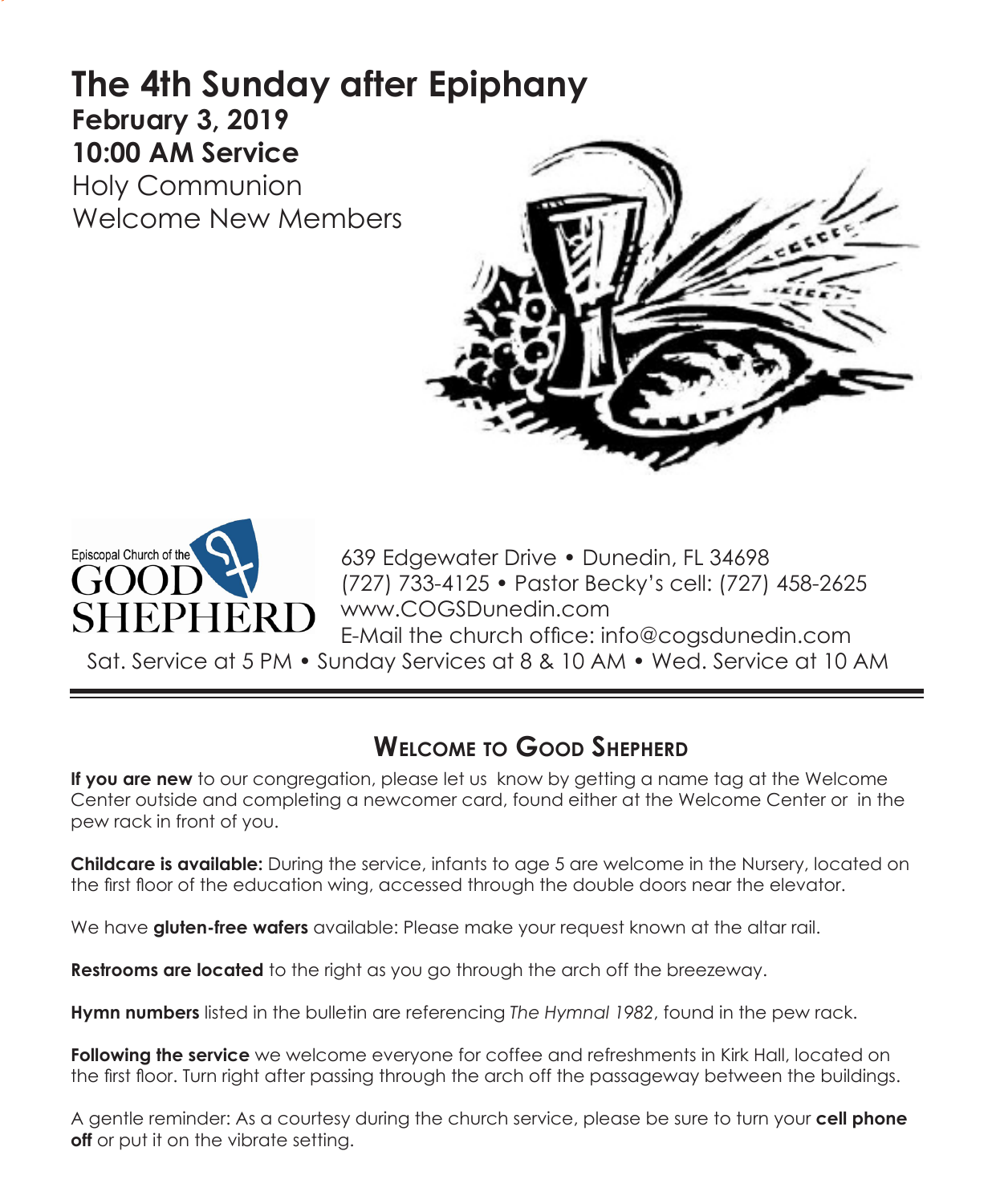## **Gathering for Worship**

| <b>PRELUDE</b>                                                                                                                                                                                                                                                                                                           | Concerto in B minor<br>[Please stand when the chimes sound.]                                                                                                                                                                     | J. Walther |
|--------------------------------------------------------------------------------------------------------------------------------------------------------------------------------------------------------------------------------------------------------------------------------------------------------------------------|----------------------------------------------------------------------------------------------------------------------------------------------------------------------------------------------------------------------------------|------------|
|                                                                                                                                                                                                                                                                                                                          | <b>GATHERING HYMN</b><br>Be Thou My Vision<br>Be thou my vision, O Lord of my heart;<br>all else be nought to me, save that thou art-<br>thou my best thought, by day or by night,<br>waking or sleeping, thy presence my light. | 488        |
|                                                                                                                                                                                                                                                                                                                          | Be thou my wisdom, and thou my true word;<br>I ever with thee and thou with me, Lord;<br>thou my great Father; thine own may I be;<br>thou in me dwelling, and I one with thee.                                                  |            |
|                                                                                                                                                                                                                                                                                                                          | High King of heaven, when victory is won,<br>may I reach heaven's joys, bright heaven's Sun!<br>Heart of my heart, whatever befall,<br>still be my vision, O Ruler of all.                                                       |            |
| <b>WELCOME, ANNOUNCEMENTS AND MISSION MOMENT</b><br>[Please be seated.]                                                                                                                                                                                                                                                  |                                                                                                                                                                                                                                  |            |
| <b>ACCLAMATION</b><br>[Please stand.]<br>Blessed be God: Father, Son, and Holy Spirit.<br>$\left  \mathbf{P} \right $<br>And blessed be his kingdom, now and for ever. Amen.<br>q                                                                                                                                        |                                                                                                                                                                                                                                  |            |
| <b>COLLECT FOR PURITY</b><br>Almighty God, to you all hearts are open, all desires known, and from you no secrets<br>AD<br>are hid: Cleanse the thoughts of our hearts by the inspiration of your Holy Spirit, that<br>we may perfectly love you, and worthily magnify your holy Name; through Christ our<br>Lord. Amen. |                                                                                                                                                                                                                                  |            |
| <b>HYMN OF PRAISE</b>                                                                                                                                                                                                                                                                                                    | Christ, Whose Glory Fills the Skies<br>Christ, whose glory fills the skies, Christ, the true, the only Light,                                                                                                                    | 7          |

*Christ, whose glory fills the skies, Christ, the true, the only Light, Sun of Righteousness, arise! Triumph o'er the shades of night: Dayspring from on high, be near; Daystar, in my heart appear.*

*Dark and cheerless is the morn unaccompanied by thee; joyless is the day's return, till thy mercy's beams I see, till they inward light impart, glad my eyes, and warm my heart.*

*Visit then this soul of mine! Pierce the gloom of sin and grief! Fill me, radiancy divine; scatter all my unbelief; more and more thyself display, shining to the perfect day.*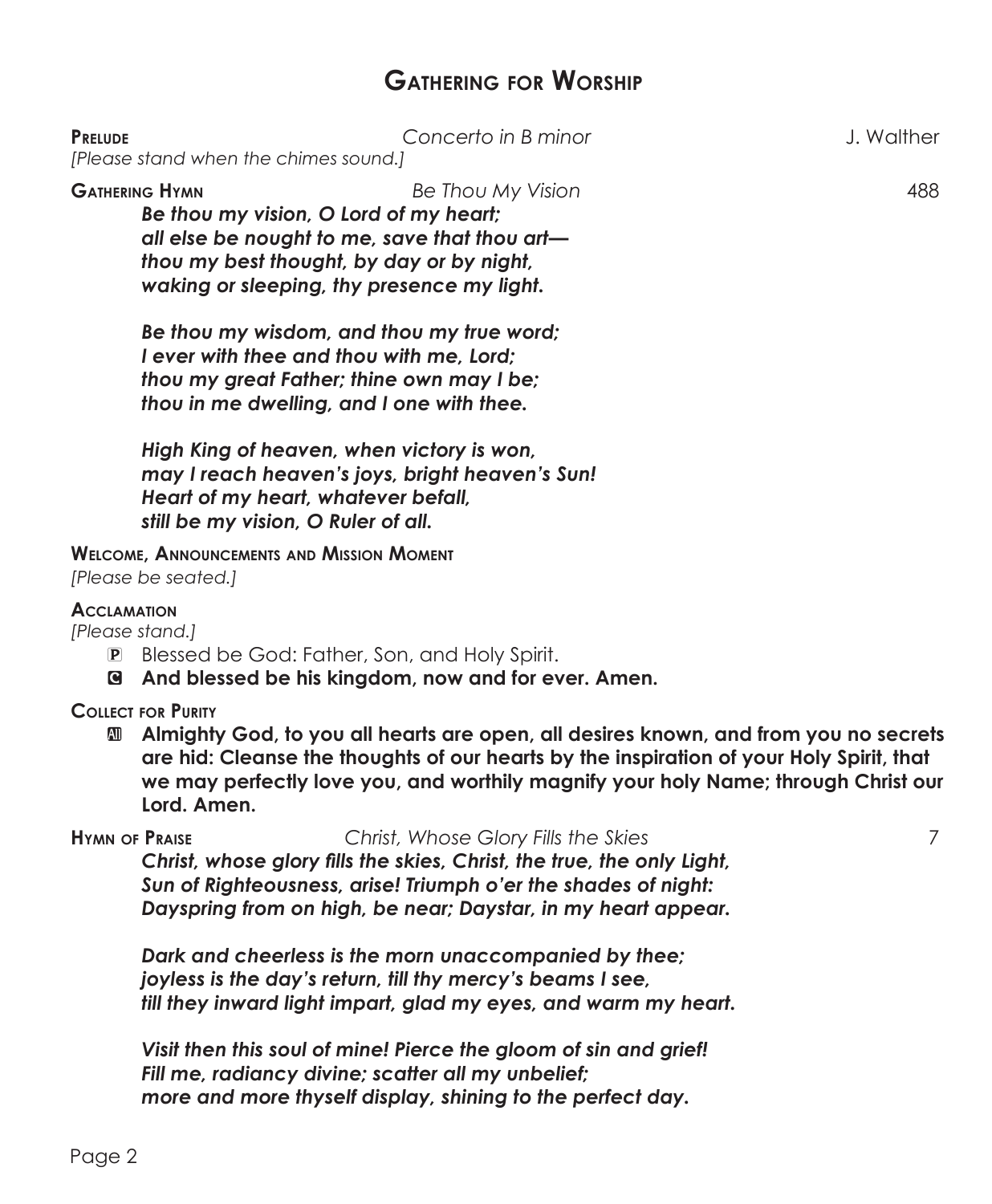### **Collect of the Day**

- P The Lord be with you.
- C **And also with you.**
- P Let us pray… Almighty and ever-living God, increase in us the gifts of faith, hope, and love; and that we may obtain what you promise, make us love what you command, through your Son, Jesus Christ, our Savior and Lord.
- C **Amen.**

## **Word of God**

**The Readings:** Jeremiah 1:4–10 • Psalm 71:1–6 • James 1:19–27 • Luke 4:21–30 *[Please be seated.]*

The First Reading

L *The First Reading is taken from Jeremiah, chapter 1…*

The Lord's word came to me: "Before I created you in the womb I knew you; before you were born I set you apart; I made you a prophet to the nations."

"Ah, Lord God," I said, "I don't know how to speak because I'm only a child." The Lord responded, "Don't say, 'I'm only a child.' Where I send you, you must go; what I tell you, you must say. Don't be afraid of them, because I'm with you to rescue you," declares the Lord. Then the Lord stretched out his hand, touched my mouth, and said to me, "I'm putting my words in your mouth. This very day I appoint you over nations and empires, to dig up and pull down, to destroy and demolish, to build and plant."

- L The Word of the Lord
- C **Thanks be to God.**

The Psalm: [*sing to the tune: I Come with Joy*] *[Please remain seated.]*

*I find my refuge in you, Lord; Let me not be dismayed, But in your justice set me free, Hear me, come to my aid.*

*Be my strong rock, my stronghold, crag, My castle safe, secure; Deliver me from wicked hands And from the evil doer.*

*You are my confidence, Lord God, My hope since I was young, And from the womb, since I was born, Your praise has been my song.*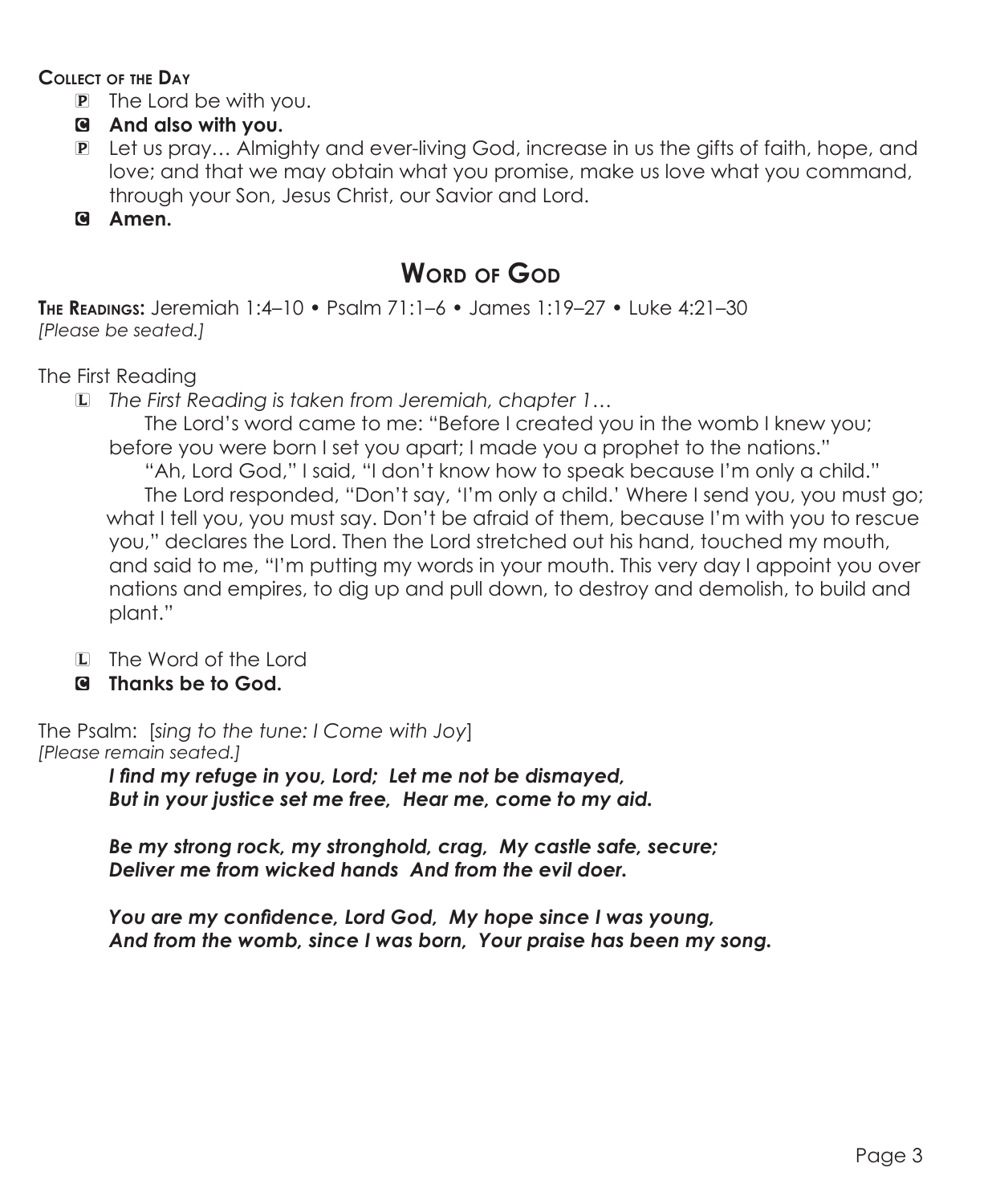The Second Reading:

L *The Second Reading is taken from James, chapter 1…*

 Know this, my dear brothers and sisters: everyone should be quick to listen, slow to speak, and slow to grow angry. This is because an angry person doesn't produce God's righteousness. Therefore, with humility, set aside all moral filth and the growth of wickedness, and welcome the word planted deep inside you—the very word that is able to save you.

 You must be doers of the word and not only hearers who mislead themselves. Those who hear but don't do the word are like those who look at their faces in a mirror. They look at themselves, walk away, and immediately forget what they were like. But there are those who study the perfect law, the law of freedom, and continue to do it. They don't listen and then forget, but they put it into practice in their lives. They will be blessed in whatever they do.

If those who claim devotion to God don't control what they say, they mislead themselves. Their devotion is worthless. True devotion, the kind that is pure and faultless before God the Father, is this: to care for orphans and widows in their difficulties and to keep the world from contaminating us.

- L The Word of the Lord.
- C **Thanks be to God.**

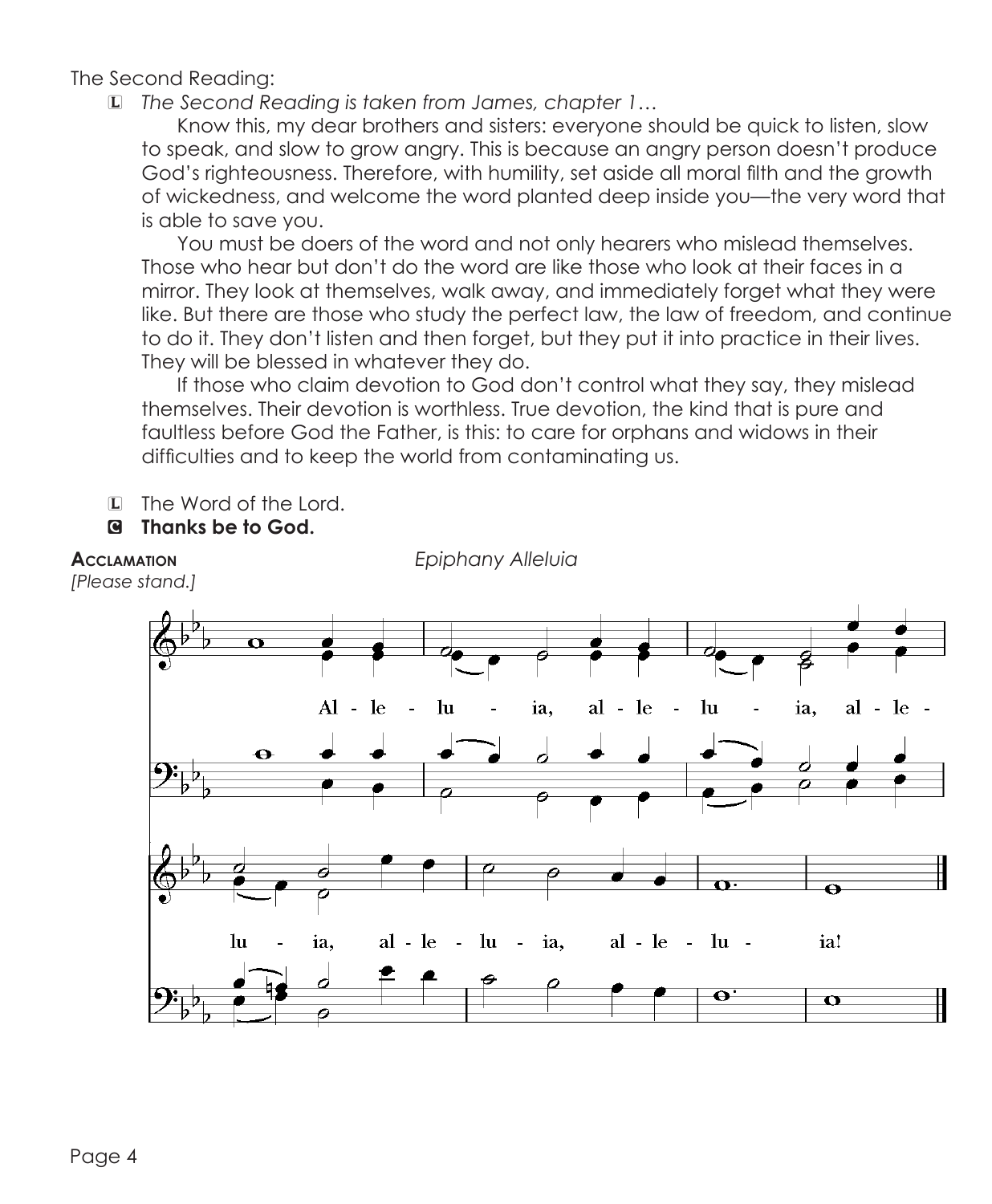The Gospel:

- D The Holy Gospel of our Lord Jesus Christ according to Luke.
- C **Glory to you, Lord Christ.**
- D He began to explain to them, "Today, this scripture has been fulfilled just as you heard it."

 Everyone was raving about Jesus, so impressed were they by the gracious words flowing from his lips. They said, "This is Joseph's son, isn't it?"

Then Jesus said to them, "Undoubtedly, you will quote this saying to me: 'Doctor, heal yourself. Do here in your hometown what we've heard you did in Capernaum.'" He said, "I assure you that no prophet is welcome in the prophet's hometown. And I can assure you that there were many widows in Israel during Elijah's time, when it didn't rain for three and a half years and there was a great food shortage in the land. Yet Elijah was sent to none of them but only to a widow in the city of Zarephath in the region of Sidon. There were also many persons with skin diseases in Israel during the time of the prophet Elisha, but none of them were cleansed. Instead, Naaman the Syrian was cleansed."

When they heard this, everyone in the synagogue was filled with anger. They rose up and ran him out of town. They led him to the crest of the hill on which their town had been built so that they could throw him off the cliff. But he passed through the crowd and went on his way.

- D The Gospel of the Lord.
- C **Praise to you, Lord Christ.**

**SERMON** Becky Robbins-Penniman

*[Please be seated.]*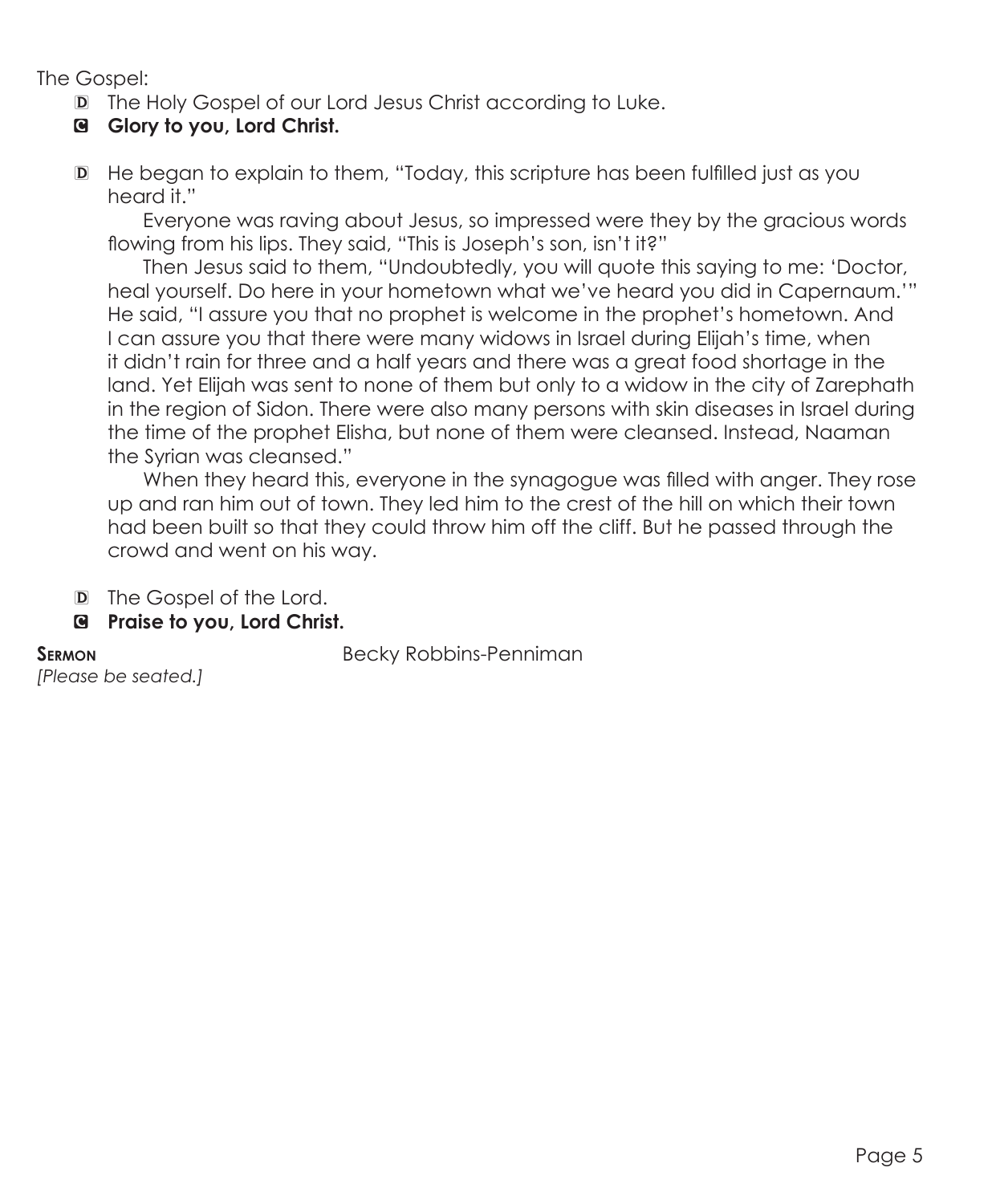*[Please stand.]*

*Eternal God, whose power upholds both flower and flaming star, To whom there is no here nor there, no time, no near nor far, No alien race, no foreign shore, no child unsought, unknown: O send us forth, thy prophets true, to make all lands thine own!*

*O God of love, whose Spirit wakes in every human breast, Whom love, and love alone, can know, in whom all hearts find rest: help us to spread thy gracious reign till greed and hate shall cease, and kindness dwell in human hearts, and all the earth find peace!*

*O God of truth, whom science seeks and reverent souls adore, Who lightest every earnest mind of every clime and shore: Dispel the gloom of error's night, of ignorance and fear, until true wisdom from above shall make life's pathway clear!*

*O God of righteousness and grace, seen in the Christ, thy Son, Whose life and death reveal thy face, by whom thy will was done: Inspire thy heralds of good news to live thy life divine, till Christ has formed in all mankind and every land is Thine!*

### **The Nicene Creed**

 $\mathbf{M}$  **We believe in one God, the Father, the Almighty, maker of heaven and earth, of all that is, seen and unseen.**

 **We believe in one Lord, Jesus Christ, the only Son of God, eternally begotten of the Father, God from God, Light from Light, true God from true God, begotten, not made, of one Being with the Father. Through him all things were made. For us and for our salvation he came down from heaven: by the power of the Holy Spirit he became incarnate from the Virgin Mary, and was made man. For our sake he was crucified under Pontius Pilate; he suffered death and was buried. On the third day he rose again in accordance with the Scriptures; he ascended into heaven and is seated at the right hand of the Father. He will come again in glory to judge the living and the dead, and his kingdom will have no end.**

 **We believe in the Holy Spirit, the Lord, the giver of life, who proceeds from the Father and the Son. With the Father and the Son he is worshiped and glorified. He has spoken through the Prophets. We believe in one holy catholic and apostolic Church. We acknowledge one baptism for the forgiveness of sins. We look for the resurrection of the dead, and the life of the world to come. Amen.**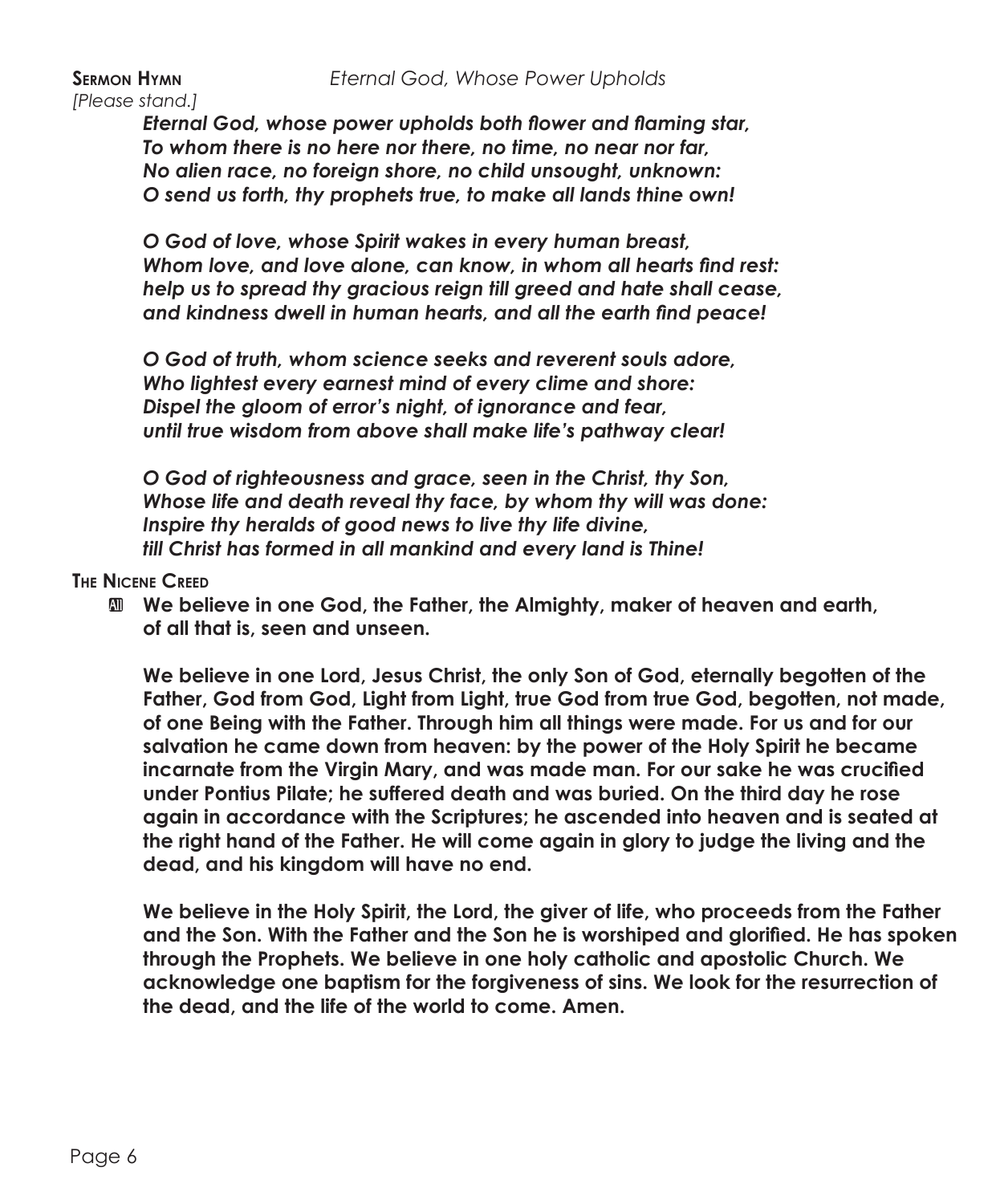### **Prayers of the People**

*[Please sit, stand, or kneel, as you prefer.]*

- D Let us pray for the Church and for the world.
- L Lord Jesus, we pray for your church around the world. Heal the divisions among those who call on your name, so that in spite of our differences we may be a powerful witness to your self-giving love.
- C **Renew us, that we may share your mercy and grace.**
- L Good Shepherd, we pray for leaders all around the globe, including those who set public policy, those who guide people, and those who serve in the armed forces. Help our leaders to care for the least among us, the hungry, the thirsty, the stranger, the poor, the sick and those in prison.
- C **Renew us, that we may learn your justice and peace.**
- L Great Physician, comfort, soothe and bless those who endure sickness, grief or trouble. We pray especially for [*read names in notebook*] and for those we name, aloud or silently [*leave time…*]. We ask that all your children be kept safe from harm.
- C **Renew us, that we may never weary of reaching out to help those who suffer.**
- L Giver of all Good Gifts, we give you our deep thanks for the good things of this life: the flowers given today to the Glory of God by Donna and Ron Pylman in memory of their mother, Elsie Pylman and by Donna Pylman in honor of her brother, Ron, on his birthday; for people who have reached out to us when we were hungry, thirsty, lonely, afraid, sick or in one of life's many prisons, and for [*read blessings in notebook…* ] We ask you to bless all who are worshipping with us for the first time this month.
- C **Renew us, that we may be a blessing to this world.**
- L Eternal God, bless and receive home those who have died [especially … *read names in notebook*] and those we now name aloud or in our hearts [*leave time…*]. We pray for those who have died in political violence around the world.

C **Renew us, that we may have the compassion to weep with those who weep.**

- L Creating God, fill us with your Holy Spirit. Grant to those who will complete their RenewalWorks inventory an attitude of discovery and discernment, that your divine will for this congregation may be fulfilled.
- C **Renew us, that we may live in a way that truly honors your image in us, our baptism in you, and our connection with each other. Amen.**

### **Prayers and Blessings**

### **The Greeting of Peace**

*[Please stand.]*

- P The peace of the Lord be always with you.
- C **And also with you.** [*All may greet one another in the name of the Lord.*]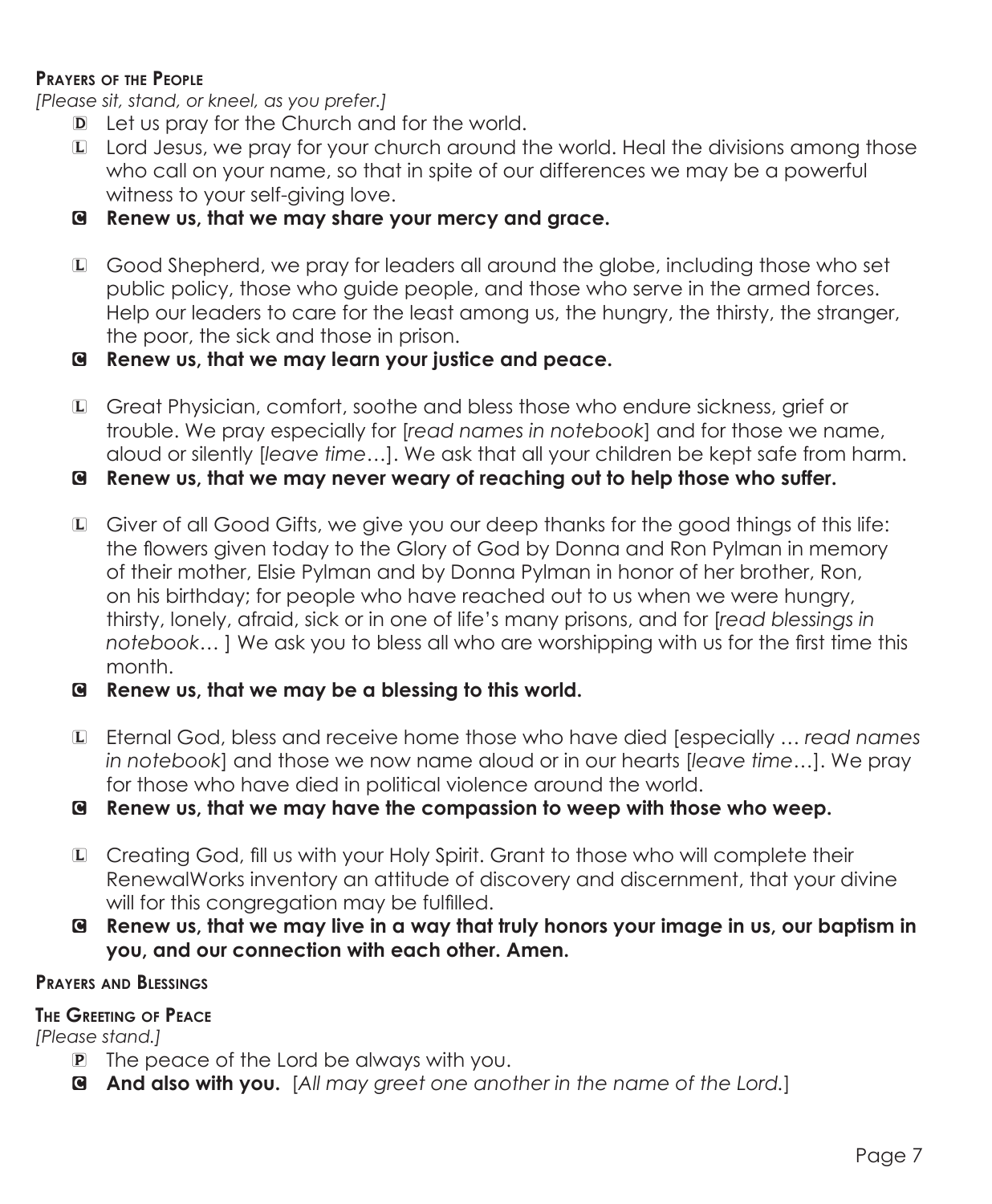## **The Holy Communion**

### **Offertory Sentence**

D I appeal to you, sisters and brothers, by the mercies of God, to present yourselves as a living sacrifice, holy and acceptable to God, which is your spiritual worship. Bring your offerings with a cheerful heart.

**OFFERTORY** *Walk in the Light* **A. Thomas** 

### *[Please be seated.]*  **Presentation**

*[Please stand when the offering plates are given to the Deacon.]*

D We gladly present the fruits of our lives to the God who creates us, redeems us and sustains us. May we have the grace to use them to heal God's world.

**Presentation Hymn** *Son of God, Eternal Savior*

a *As you, Lord, have lived for others, so may we for others live. Freely have your gifts been granted; freely may your servants give. Yours the gold and yours the silver, yours the wealth of land and sea; we but stewards of your bounty held in solemn trust will be.*

**The Great Thanksgiving:** Enriching Our Worship, Eucharistic Prayer 3

- P The Lord be with you.
- C **And also with you**.
- P Lift up your hearts.
- C **We lift them to the Lord**.
- P Let us give thanks to the Lord our God.

 All thanks and praise are yours at all times and in all places, our true and loving God; through Jesus Christ, your eternal Word, the Wisdom from on high by whom you created all things. You laid the foundations of the world and enclosed the sea when it burst out from the womb; you brought forth all creatures of the earth and gave breath to humankind. Wondrous are you, Holy One of Blessing, all you create is a sign of hope for our journey. For you are the source of light and life; you made us in your image, and called us to new life in Jesus Christ our Lord. And so as the morning stars sing your praises we join the heavenly beings and all creation as we shout with joy:

C *Holy, holy, holy Lord, God of power and might, heaven and earth are full of your glory. Hosanna in the highest. Hosanna in the highest. Blessed is he who comes in the name of the Lord. Hosanna in the highest. Hosanna in the highest.*

*[Please stand or kneel, as you choose.]*

P Glory and honor are yours, Creator of all, your Word has never been silent; you called a people to yourself, as a light to the nations, you delivered them from bondage and led them to a land of promise. Of your grace, you gave Jesus to be human, to share our life, to proclaim the coming of your holy reign and give himself for us, a fragrant offering. Through Jesus Christ our Redeemer, you have freed us from sin, brought us into your life, reconciled us to you, and restored us to the glory you intend for us.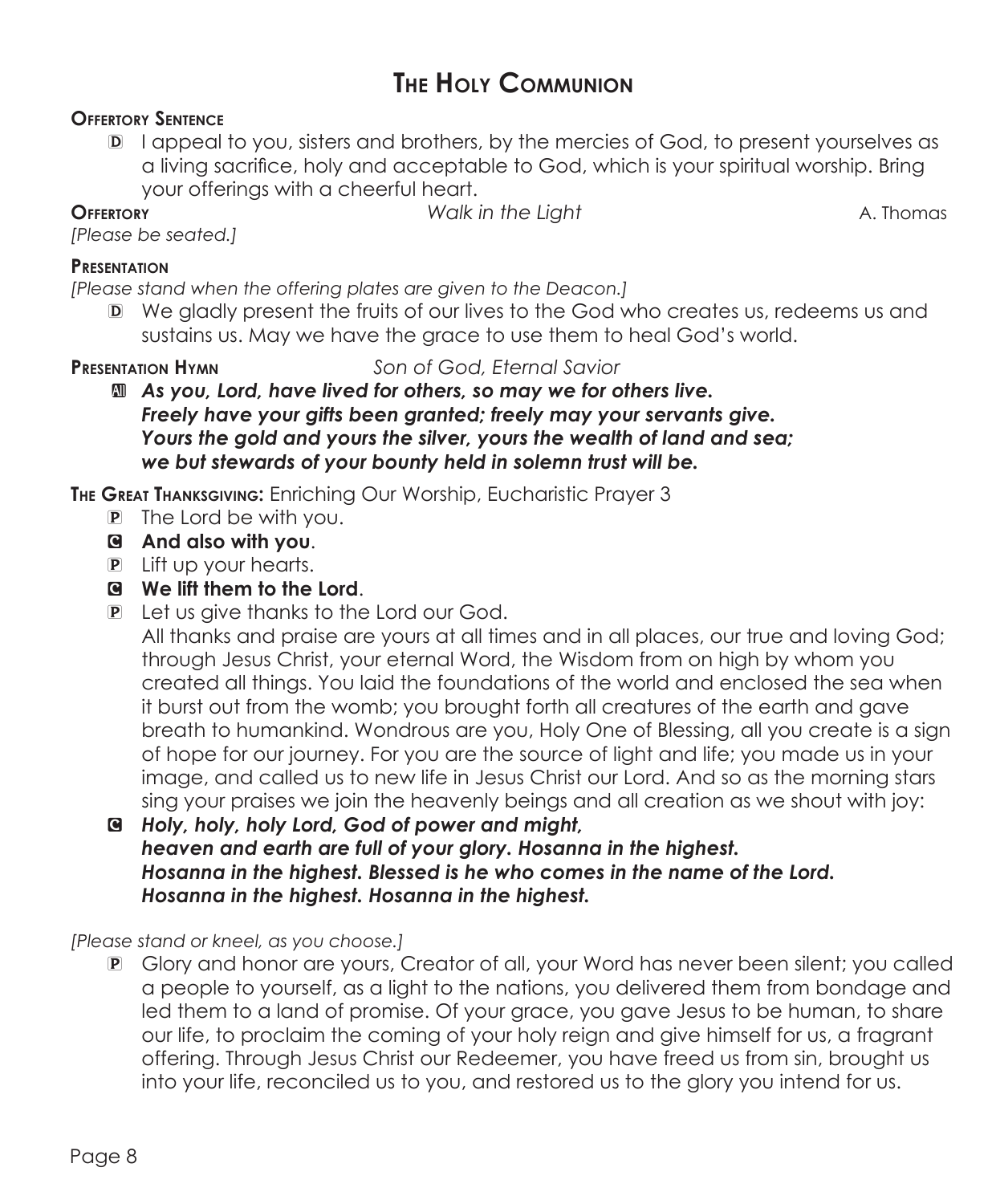P We thank you that on the night before he died for us Jesus took bread, and when he had given thanks to you, he broke it, gave it to his friends and said: "Take, eat, this is my Body, broken for you. Do this for the remembrance of me."

 After supper Jesus took the cup of wine, said the blessing, gave it to his friends and said: "Drink this, all of you: this cup is the new Covenant in my Blood, poured out for you and for all for the forgiveness of sin. Do this for the remembrance of me."

 And so, remembering all that was done for us: the cross, the tomb, the resurrection and ascension, longing for Christ's coming in glory, and presenting to you these gifts your earth has formed and human hands have made, we acclaim you, O Christ:

C **Dying, you destroyed our death. Rising, you restored our life. Christ Jesus, come in glory!**

 **Send your Holy Spirit upon us and upon these gifts of bread and wine that they may be to us the Body and Blood of your Christ. Grant that we, burning with your Spirit's power, may be a people of hope, justice and love. Giver of Life, draw us together in the Body of Christ, and in the fullness of time gather us with all your people into the joy of our true eternal home.**

- P Through Christ and with Christ and in Christ, by the inspiration of your Holy Spirit, we worship you our God and Creator in voices of unending praise.
- C **Blessed are you now and for ever. AMEN.**

### **The Lord's Prayer**

- P And now as our Savior Christ has taught us, we are bold to say:
- a **Our Father, who art in heaven, hallowed be thy Name, thy kingdom come, thy will be done, on earth as it is in heaven. Give us this day our daily bread. And forgive us our trespasses, as we forgive those who trespass against us. And lead us not into temptation, but deliver us from evil. For thine is the kingdom, and the power, and the glory, for ever and ever. Amen.**

**Fraction** *All Who Hunger, Gather Gladly*

*All who hunger, gather gladly; holy manna is our bread. Come from wilderness and wand'ring. Here in truth we will be fed. You that yearn for days of fullness, all around us is our food. Taste and see the grace eternal. Taste and see that God is good.*

### **The Breaking of the Bread**

- P The living Bread is broken for the life of the world.
- C **Lord, unite us in this foretaste of the feast to come.**
- P The Gifts of God for the People of God. Take them in remembrance that Christ died for you, and feed on him in your hearts by faith, with thanksgiving.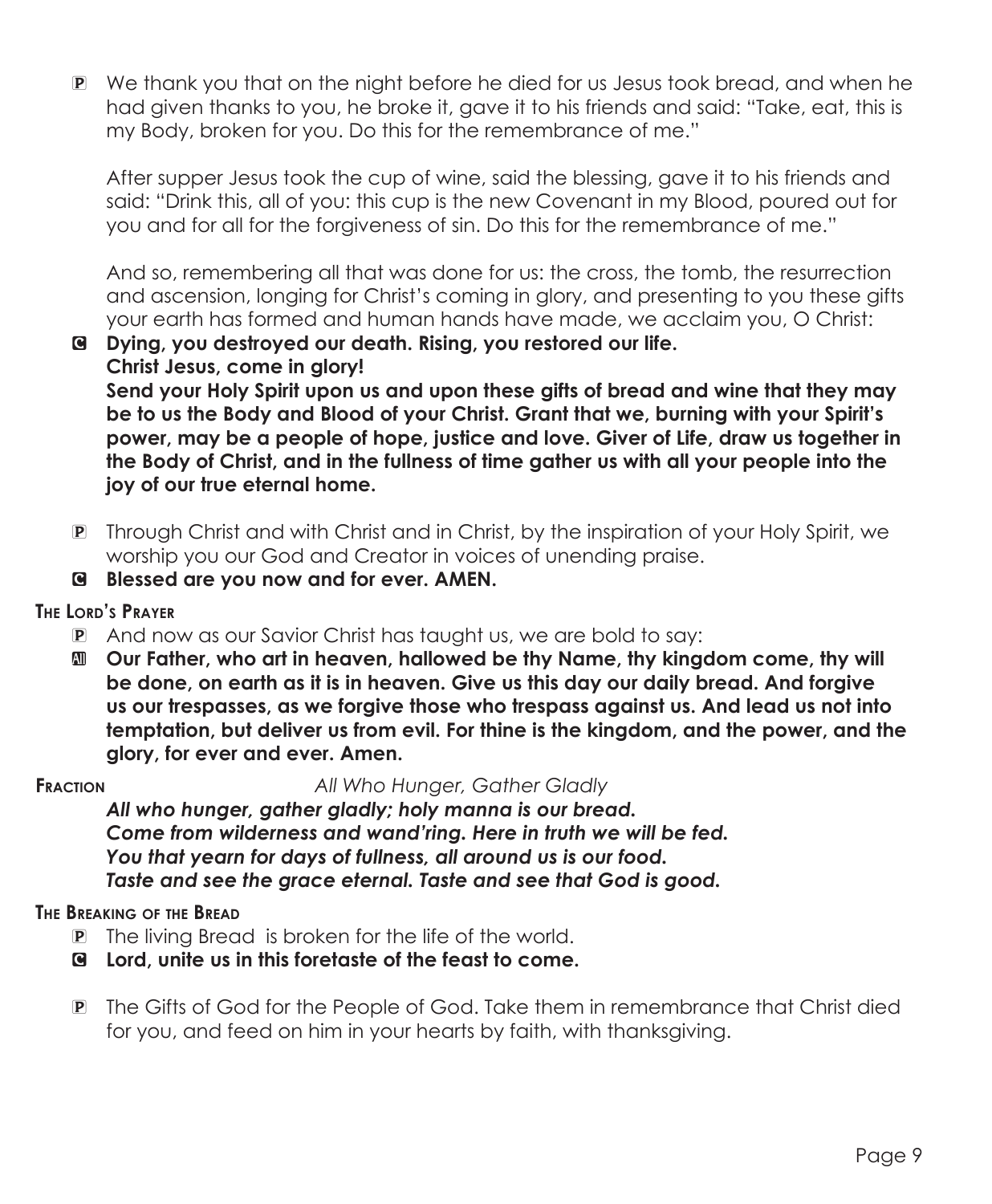*[You may be seated. All are welcome at the Lord's Table. Please follow the directions of the usher, who will let you know when it's your turn to go to the altar rail. You may stand or kneel. To receive, hold your hands in front of you, one palm over the other. The priest will place a wafer there. You may either consume it immediately, and then sip from the cup of wine when it comes to you, or, you may wait and dip the wafer into the wine. When you are finished, please return to your seat by the side aisle.]*

### **Our Prayer Team will be in the south narthex (at the back of the church) during Holy Communion to pray with you for healing, guidance, a loved one, or anything else on your heart.**

**Communion Music** *[Please remain seated.]*

**Communion Chant** *Come My Way, My Truth 487 [Please repeat this chant until the musician stops playing the tune.]*

C *Come, my Way, my Truth, my Life: such a way as gives us breath; such a truth as ends all strife; such a life as killeth death.*

*Come, my Light, my Feast, my Strength: such a light as shows a feast; such a feast as mends in length; such a strength as makes his guest.*

*Come, my Joy, my Love, my Heart: such a joy as none can move; such a love as none can part; such a heart as joys in love.*

### **Prayer After Communion**

*[Please stand or kneel, as you choose.]*

- P Let us pray…
- C **Loving God, we give you thanks for restoring us in your image and nourishing us with spiritual food in the Sacrament of Christ's Body and Blood. Now send us forth a people, forgiven, healed, renewed; that we may proclaim your love to the world and continue in the risen life of Christ our Savior. Amen.**

### **The Blessing**

*[Please stand.]*

- P Beloved, life is short, and we do not have much time to gladden the hearts of those who travel with us, so be quick to love and make haste to be kind. As you leave this place, the blessing of God the Father, God the Son, and God the Holy Spirit be upon you and remain with you, now and forever.
- C **Amen.**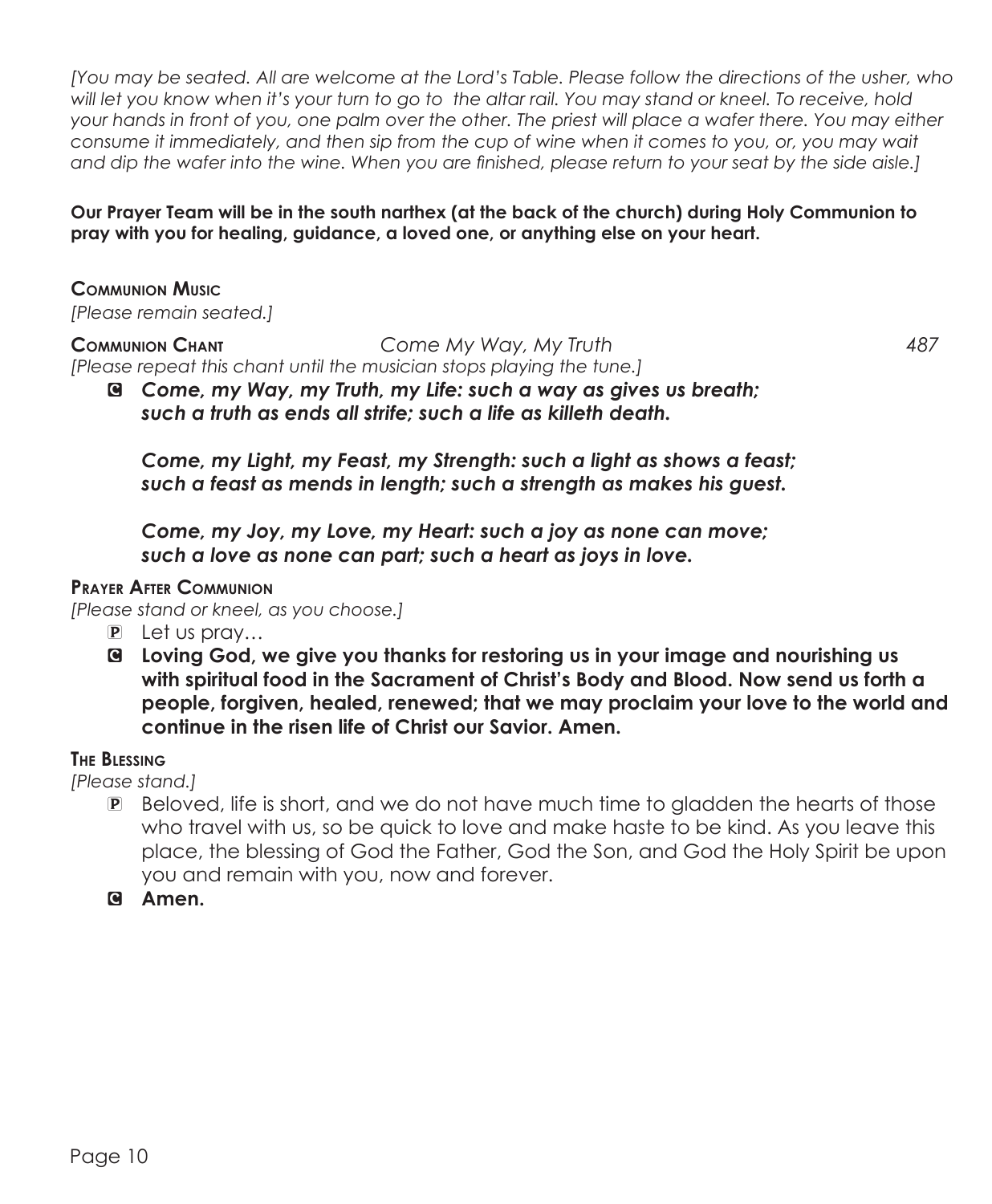**SENDING HYMN** *The Church of Christ Cannot Be Bound The church of Christ cannot be bound by walls of wood or stone.*

*Where charity and love are found, there can the church be known.*

*True faith will open up the door and step into the street. True service will seek out the poor and ask to wash their feet.*

*True love will not sit idly by when justice is denied. True mercy hears the homeless cry and welcomes them inside.*

*If what we have we freely share to meet our neighbor's need, then we extend the Spirit's care through every selfless deed.*

**The Dismissal**

D Go in peace, rejoicing in the power of the Spirit.

C **Thanks be to God!**

Postlude **Postlude Rigaudon Rigaudon A. Campra**